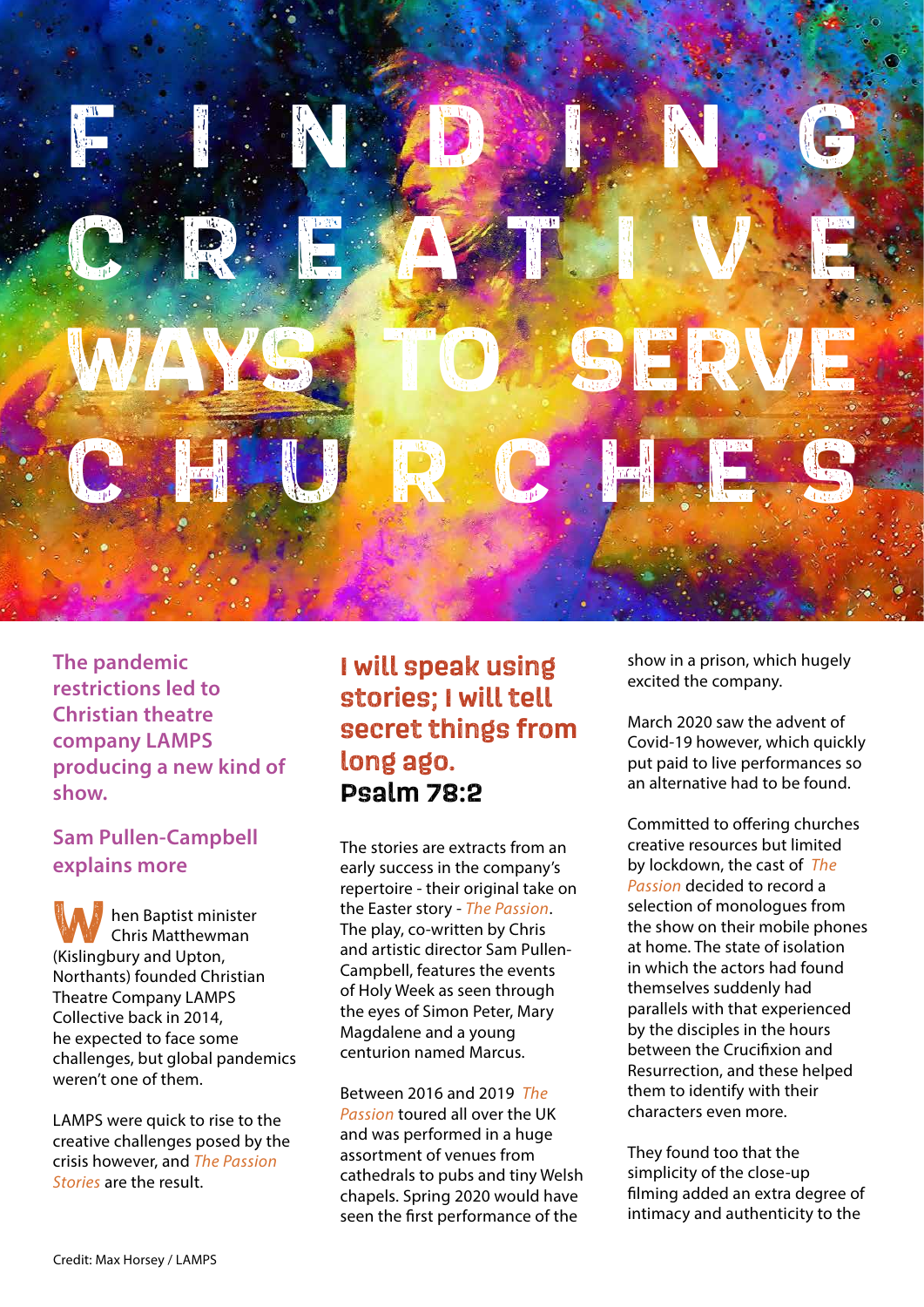performances, and the stories, performed direct to camera, are immediate, vivid and compelling. They were released via YouTube one per day throughout Holy Week 2020.

When it became apparent that Covid was going to prevent touring with live Christmas shows too, LAMPS got the camera crew in. Their onewoman show *Bread and Starlight*, which tells the story of Elizabeth,

mother of John the Baptist, was filmed in a local church and released as an Advent resource for churches. Split into themed sections the play was supported by written studies. This allowed churches to use the film in short chunks with small groups to explore the approach to Christmas in a new way over the weeks of Advent, or to have group showings of the entire film for their communities at Christmas. For those opting to do the latter, LAMPS offered postshow Zoom chats for audiences with the creative team. This added a 'live' interactive element to the film showings and meant people got to meet and talk with the actress playing Elizabeth, the writer and the musical director, whilst sitting in their own front rooms enjoying a mince pie!

When touring live was made impossible for the second Easter running, *The Passion Stories* were re-released, this time accompanied by six written studies, making the resource an original, creative and thoughtful way in which to engage with the Easter story afresh. The language of the play and the studies is deliberately contemporary and accessible, making them ideal for outreach projects too.

Response to the combination of stories and written material was hugely positive, with people from all over the world engaging online and using the material.

*'I live in Bermuda and wanted to reach out and say a huge thank you for compiling such powerful portrayals and studies for The Passion'*

(Online user of *The Passion Stories*)

Not being able to share the whole show, however, was frustrating and in summer 2021 LAMPS hit the recording studio. The result was a powerful audiobook version of *The Passion*, the stories of all three characters wound together and interspersed with Heidi Cottrell's spine-tingling original music to create a memorable audio experience. Without a visual dimension to the recordings LAMPS discovered that the intimacy of the monologues seemed to be enhanced still further, and once again listeners responded with enthusiasm.

As they emerge from the pandemic, the LAMPS team are grateful to have still found creative ways to serve churches and are delighted to have preserved some of their favourite shows for posterity and future use.

The team have missed touring live enormously, however, and can't wait to be back on the road. "We've been reminded forcefully of the sheer pleasure and fun of connecting with other people through performance, as well as the power and intimacy of live theatre. The telling of a story from one person to another is both the most basic and yet in some ways most exciting way of communicating, and we are confident we have stories worth telling!"

LAMPS have also used the last 18 months to write and devise a brand new show. '*Fishers*' is a collection of different stories about Jesus and his early ministry, tales told by fishermen round a night-time campfire. Tales of storms stilled, loved ones revived and broken people made whole, they're ancient stories but full of hope, and LAMPS are very much looking forward to sharing them.

Actress Emma Jane Ramsden, who plays Elizabeth